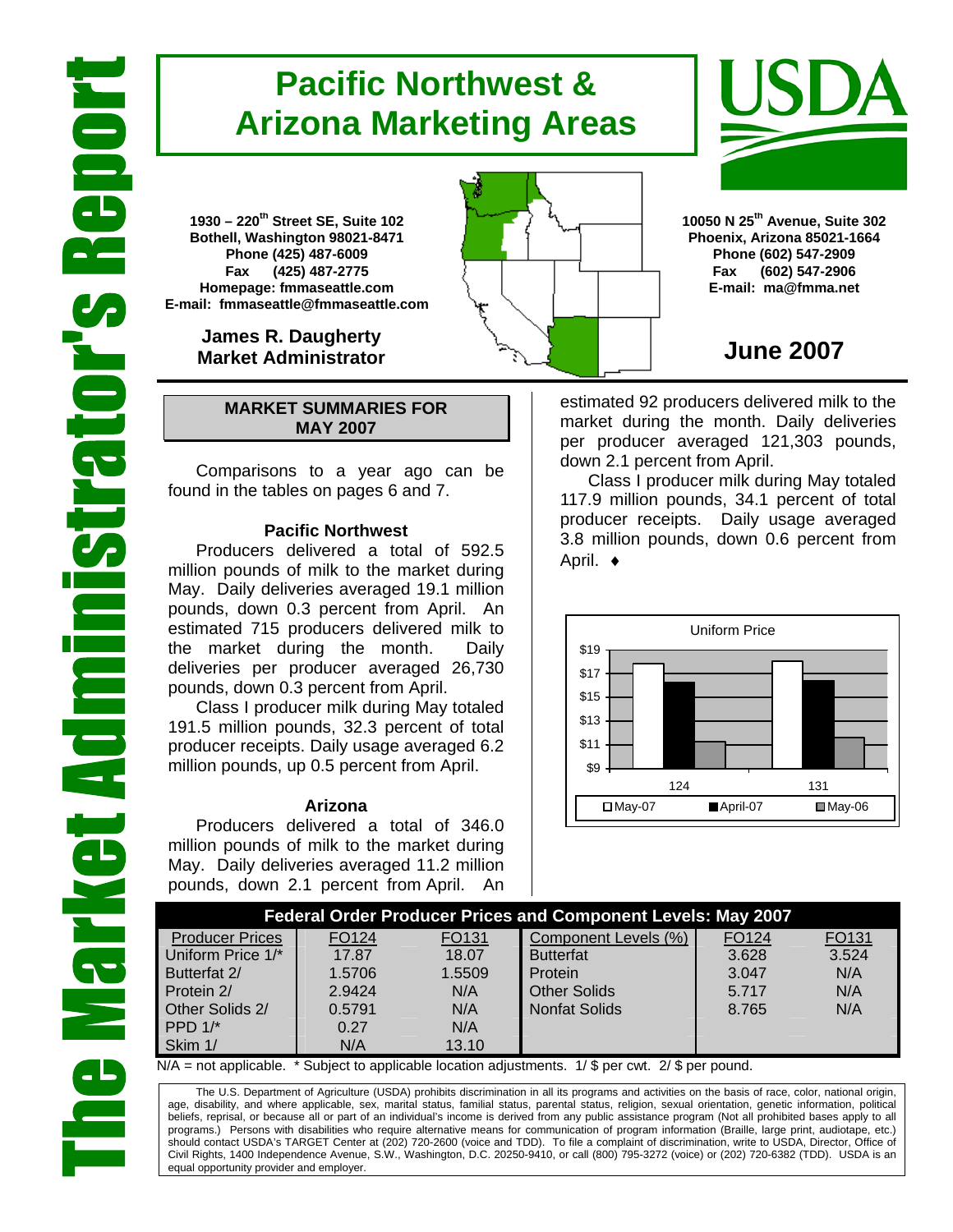#### **MAY 2007 CLASS PRICES**

May 2007 non-advanced Class Prices were calculated using NASS commodity price surveys from May 5, 12, 19 and 26, 2007. Component prices for the month are \$2.9424 per pound of protein, \$1.5706 per pound of butterfat, \$0.5791 per pound of other solids, and \$1.4949 per pound of nonfat solids.

May 2007 Class III and IV prices at 3.5% butterfat are \$17.60 and \$18.48 per hundredweight, respectively. The May Class III price compared to April is up \$1.51; the Class IV price is up \$2.36. The Class III price is \$6.77 higher than in May 2006 and the Class IV price is \$8.15 higher. The Class III price at 3.67% butterfat is \$7.94 above the support price of \$9.90 at 3.67% butterfat.

Class II butterfat was announced at \$1.5776 per pound. Class I skim and butterfat and Class II skim prices for May 2007 were announced on April 20, 2007. The Class II price at 3.5% butterfat is \$16.62 for May 2007.

|                 |          | <b>FINAL: NASS COMMODITY PRICES</b> |            |
|-----------------|----------|-------------------------------------|------------|
|                 | April    | May                                 | Change     |
| Cheese*         | \$1.4296 | \$1.5946                            | \$0.1650   |
| <b>Butter</b>   | \$1.3416 | \$1,4290                            | \$0.0874   |
| Nonfat Dry Milk | \$1.4354 | \$1.6670                            | \$0.2316   |
| Whey            | \$0.7789 | \$0.7578                            | $-$0.0211$ |

\* The weighted average of barrels plus 3 cents and blocks.

Current Commodity Prices - - The NASS survey of cheddar cheese prices showed increases in price received for 40-pound blocks and 500-pound barrels. The survey of 40-pound blocks showed an increase of 23.58 cents between the May 19 and the June 16 surveys, to \$1.8620 per pound. The survey of 500-pound barrels (adjusted to 38% moisture) showed an increase of 29.47 cents to \$1.9151 per pound.

The NASS butter price showed a net increase of 8.00 cents between the weeks ending May 19 and June 16 from \$1.4272 per pound to \$1.5072 per pound.

The NASS nonfat dry milk showed a net increase of 23.84 cents since mid-May to \$1.9082 per pound.

The average price for NASS whey showed a net increase of 0.82 cent since mid-May to \$0.7619 per pound. ♦

#### **JULY'S CLASS I PRICE ANNOUNCEMENT**

On June 22, the July 2007 Class I price was announced at \$22.81 for the Pacific Northwest Order and \$23.26 for the Arizona Order. The Class I price was calculated using NASS commodity price surveys from the weeks of June 9 and 16.

The July Class III and IV advance skim prices are \$14.83 and \$15.61 per hundredweight, respectively. The butterfat portion of the Class I mover increased 12.42 cents from \$1.5466 to \$1.6708 per pound.

The July 2007 Class II skim and nonfat solids prices were also announced on June 22. The skim price is \$16.31 per hundredweight, and the nonfat solids price is \$1.8122 per pound for all Federal orders. ♦

| <b>ADVANCED: NASS COMMODITY PRICES FOR</b><br><b>CLASS I PRICE CALCULATIONS</b> |          |             |            |  |  |  |
|---------------------------------------------------------------------------------|----------|-------------|------------|--|--|--|
|                                                                                 | June     | <u>July</u> | Change     |  |  |  |
| Cheese*                                                                         | \$1.5333 | \$1.8555    | \$0.3222   |  |  |  |
| <b>Butter</b>                                                                   | \$1.4090 | \$1.5125    | \$0.1035   |  |  |  |
| Nonfat Dry Milk                                                                 | \$1.6024 | \$1.9084    | \$0.3060   |  |  |  |
| Whey                                                                            | \$0.7623 | \$0.7595    | $-$0.0028$ |  |  |  |
|                                                                                 |          |             |            |  |  |  |

The weighted average of barrels plus 3 cents and blocks.

### **AMS, DAIRY PROGRAMS ANNOUNCES NEW CHIEF OF MARKET INFORMATION**

Erin Morris joined the Agricultural Marketing Services Dairy Programs, effective May 27, 2007, as the new Chief of the Market Information Branch. Erin comes from the AMS Livestock and Seed Program's Livestock and Grain Market News Branch where she served as their Assistant Branch Chief since 2003 and, since January, as their Acting Chief. In those roles she was responsible for overseeing the Agency's market reporting of livestock, grain, meat, wool, and mohair.

Over the past several years, Erin has been the primary person responsible for the administration of the Livestock Mandatory Reporting program and has led the Agency's efforts to re-establish the regulation for the program, which was reauthorized in October 2006. Erin also helped establish the Livestock and Grain Market News Branch web portal that provides users with direct access to the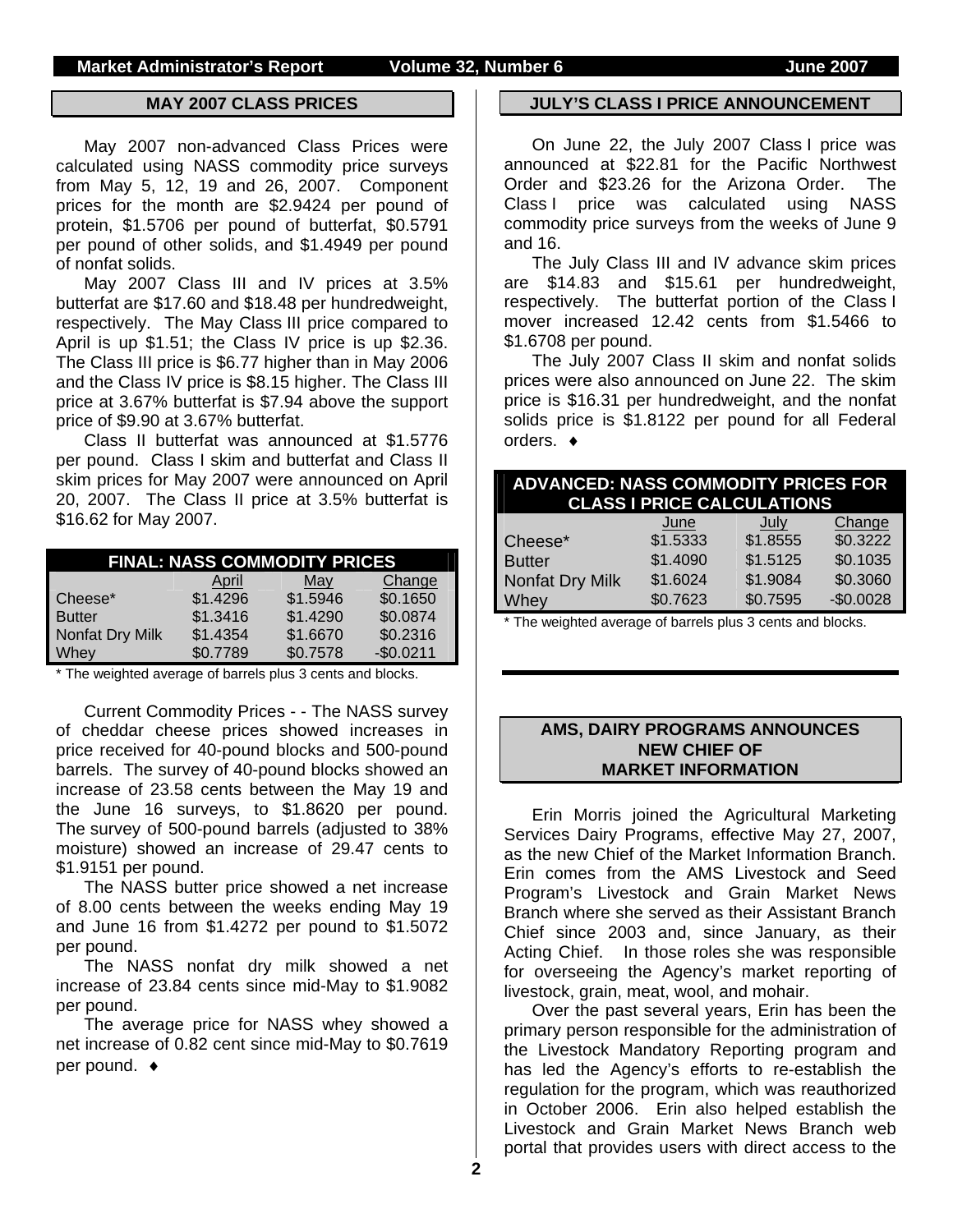Market News database of historical information and allows them to choose the format they receive the data. Livestock and Grain Market News publishes over 900 daily, weekly, and monthly reports and is the Agency's largest Market News program.

Erin has been with the Agency for approximately 9 years in a variety of roles. Earlier in her career she served as the Agency's primary representative responsible for implementing the mandatory country of origin labeling program for fish and shellfish and she has also spent time in both the Livestock and Seed Program's Commodity Procurement Branch as a marketing specialist and their Marketing Programs Branch overseeing the Pork Research and Promotion Program.

Prior to joining the Federal government, Erin worked in the foodservice distribution industry and was employed by one of the largest foodservice distributors in the country. Erin is a native of San Antonio, Texas, and graduate of Texas A&M University, where she majored in Animal Science. ♦

### **OVER-ORDER CHARGES ON PRODUCER MILK**

 In the December 2006 Market Administrator's Report, it was noted that the Market Information Branch (MIB) of USDA's Dairy Programs had recently added a new section to the price information on its Milk Marketing Order Statistics (MMOS) website. The new section contains various Over-Order Prices Reports. Three overorder price data series are reported: Announced Cooperative Class I Prices; Mailbox Prices; and the new Over-Order Prices. This article provides a general description of over-order prices. The MIB continues to welcome comments and suggestions for improvements to the items carried on its MMOS web site.

AMS, Dairy Programs has begun publishing monthly information on over-order charges beginning with January 2007 but also including annual information dating back to 2004. A description of the reports from which this data is drawn can be found below and is drawn from the

Dairy Programs Web site at:

*http://www.ams.usda.gov/dyfmos/mib/cls\_prod\_cm p\_pr.htm*.

Over-order charge data for January 2007 is described in the last section of this article and is shown in tabular form on page 5. This data is expected to be published regularly in Dairy Market News (DMN) and data for January 2007 appeared in the DMN publication for May 21 - 25, 2007, Volume 74, Report 21, which can be found at: *http://www.ams.usda.gov/dairy/mncs/DY20070525 WWeeklyreport.pdf*.

### **Over-Order Price Report - Description**

The Over-Order Price Report is one of the data series of over-order price information collected by Dairy Programs via the administration of the Federal milk order (FMO) program. See Over-Order Prices - Description.

This data series contains detailed information on the over-order charges paid by milk processors regulated under the Federal milk order (FMO) program for raw milk used in each of the four classes of milk utilization. This information is obtained from the price lists issued by cooperatives/pricing agencies which include all the credits that milk processors can earn, billing statements of the cooperatives/pricing agencies, and producer payrolls. The data series includes prices paid by milk processors who buy raw milk from independent dairy farmers (those not members of cooperatives). As such, this data series covers all of the milk that is priced under the order during the month.

The FMO market administrators collect the information for their order(s) and aggregate the data into a summary report that covers all of the milk priced under the order. These reports are submitted to the Market Information Branch (MIB) in Dairy Programs headquarters office at the end of the following month; January price information submitted on February 28th. The MIB develops a summary report for all the orders and calculates FMO system-wide information; this report is published on the Dairy Programs Milk Marketing Order Statistics web site.

The Over-Order Price Report contains the following statistics for those orders for which the data are available or for which the data are not administratively confidential. For each of the four classes of milk utilization: the range of over-order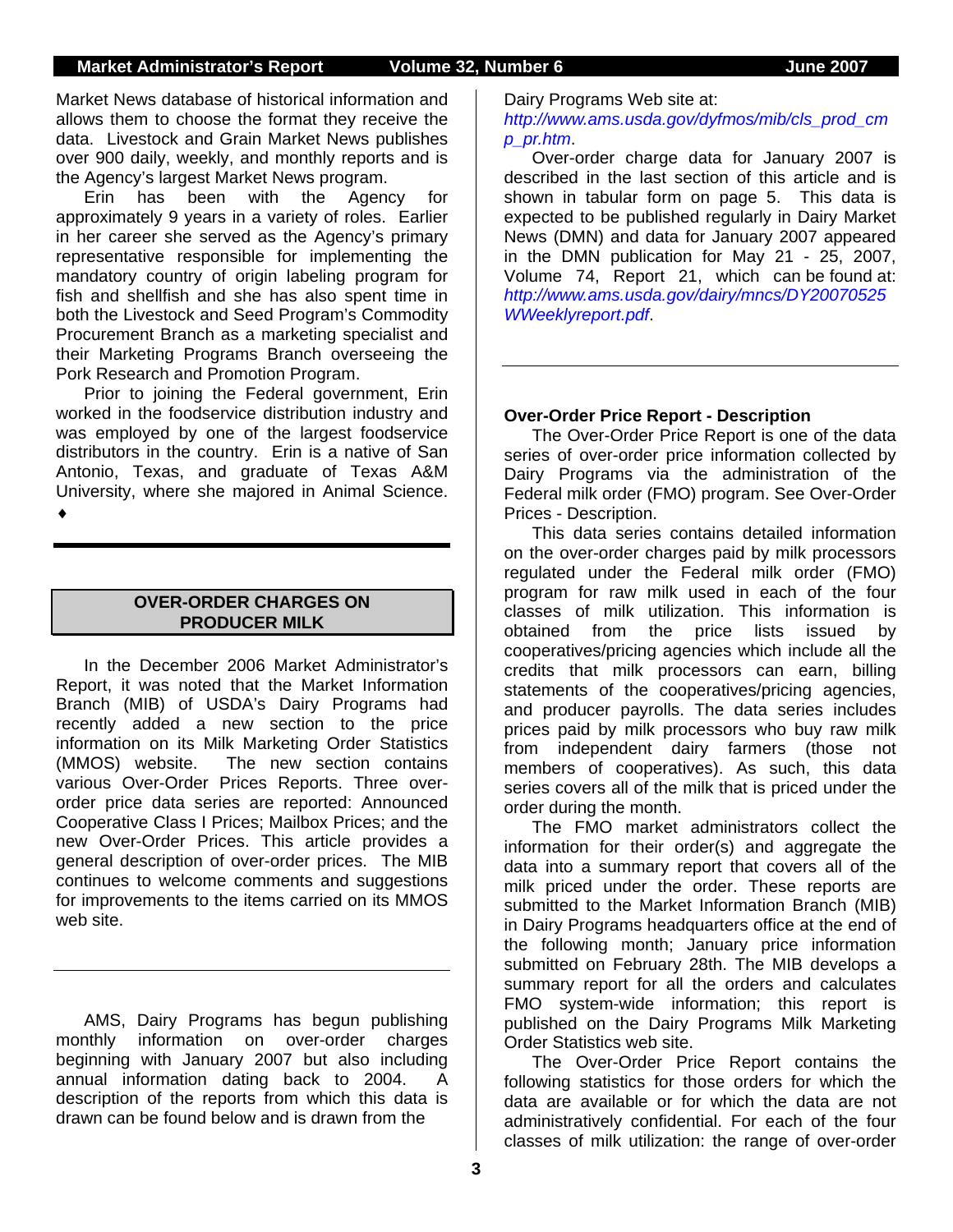### **Market Administrator's Report Volume 32, Number 6 June 2007**

charges; the weighted average over-order charge on the total volume of milk that carried a charge; the proportion of all the milk that carried a charge; the weighted average over-order charge on all the milk, including milk for which there was no overorder charge; and, the proportion that the all-milk over-order charge is of the minimum FMO price. Also included is information on the weighted average over-order charge for all four classes combined, the proportion of the milk priced under the order that carried an over-order charge, and the proportion that the all-classes charge is of the FMO uniform price.

The following Over-Order Price Reports are carried on the web site: current month information, generally available around the end of the second following month (January data at end of March); monthly information for the current year to date; and, annual information for 2004 to date.

#### **Over-Order Prices - Description**

Federal milk orders (FMO) establish minimum class prices that regulated handlers (milk processors) pay for raw milk. See Class and Producer Prices and Component Prices. The sellers of raw milk, dairy farmers (producers) or their cooperative representatives, can bargain with regulated handlers to sell milk at prices higher than the FMO minimums. These higher than minimum prices are called over-order prices and the difference between the prices are called over-order charges or over-order payments. Sometimes the over-order price is referred to as the effective price.

Over-order charges for the most part reimburse cooperatives for services performed for fluid milk processors. Cooperatives have been taking on more of the milk marketing functions that previously were performed by processors. For example, cooperatives have been assuming functions in assembly and disposition of raw milk supplies, and maintaining producer payrolls. Cooperatives have to cover the costs of these services by either charging processors over-order prices or by paying their producer-members prices that are lower than order blend (uniform) minimums.

The services that cooperatives provide focus on dairy farmers, on milk processors, or on the overall performance of the market. Services performed by cooperatives that benefit producer-members include such things as checking weights and tests, providing field service that results in milk quality

improvement, guaranteeing a market and payment, providing market information via member magazines, purchasing feed, equipment and supplies in bulk to lower input costs, and offering low cost financing and insurance. Those services that benefit milk processors include providing milk in a given quantity, at specified milk component contents, at a specified time and location, preparing and mailing producer payments, and providing field service and quality control. Services which benefit the entire market include weekend and seasonal balancing of milk supplies, sales promotion, preparing testimony for legislative and regulatory hearings, and conducting informational, educational, and research activities.

To a lesser extent, over-order charges can result from market power, generally attained through marketing agencies in common, which can be used to obtain additional revenue not associated with services.

Dairy Programs, via the administration of the FMO program, collects and publishes three overorder price information data series – Announced Cooperative Class I Prices, the Over-Order Price Report, and Mailbox Prices. Each of these is described below.

#### **Over-order Charges for January 2007**

For January 2007, the all areas combined average over-order charge on producer milk used in Class I was \$1.67 per cwt., down 4 cents from the December 2006 average (See table on page 5). 93 percent of the producer milk used in Class I carried an over-order charge. On an individual order basis, Class I over-order charges ranged from \$0.61 in the Pacific Northwest to \$3.36 in Florida.

For producer milk used in the other three classes, the all areas combined average over-order charges and proportions of milk carrying a charge were: for Class II, \$1.04 per cwt., 81%; for Class III, \$0.19 per cwt., 26%; for Class IV, \$0.21 per cwt., 47%.

*(Continued on Page 8)*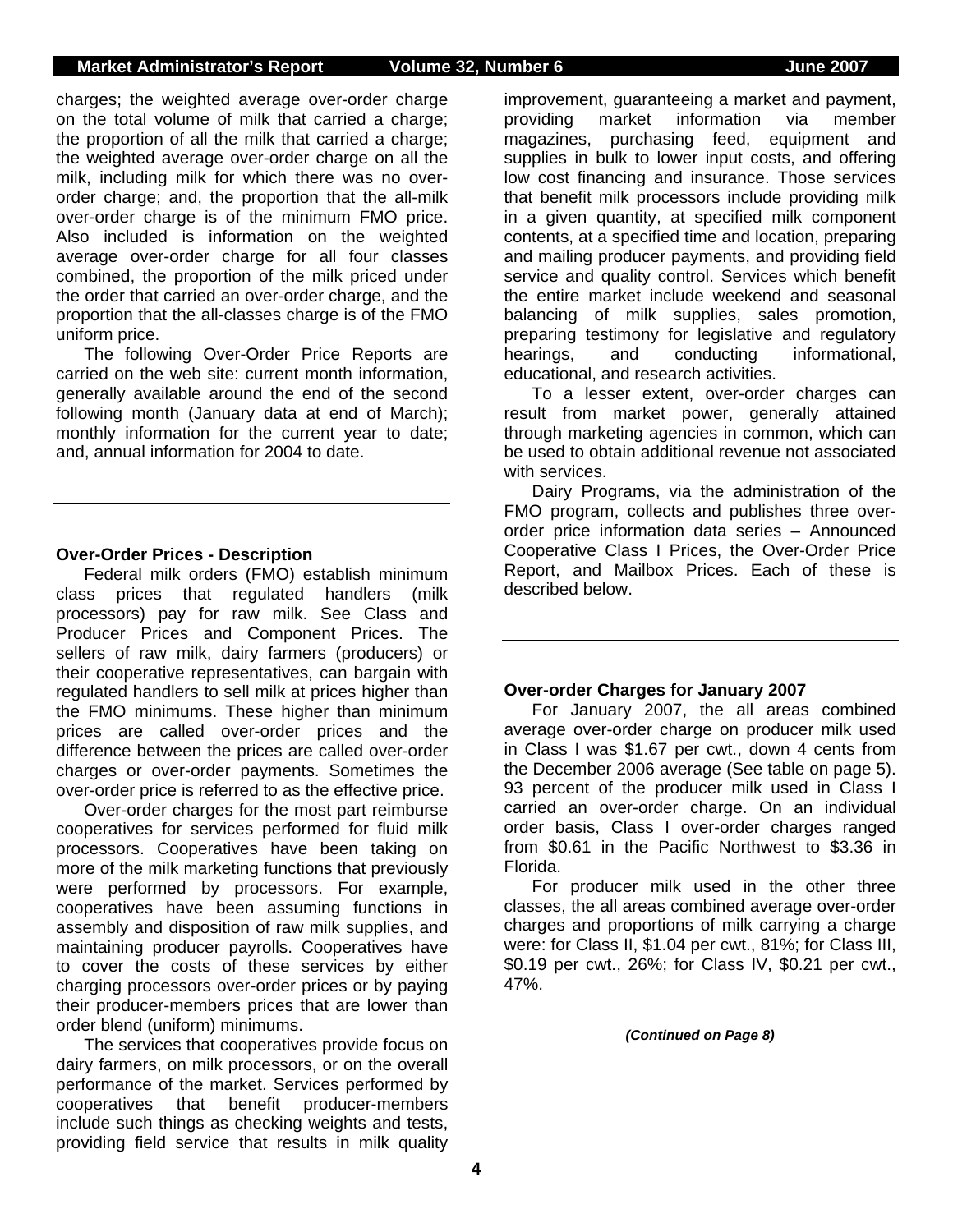| OVER-ORDER CHARGES ON PRODUCER MILK, BY CLASS OF UTILIZATION. |                 |              |                  | BY FEDERAL MILK ORDER MARKETING AREA, JANUARY 2007 1/ |      |      |
|---------------------------------------------------------------|-----------------|--------------|------------------|-------------------------------------------------------|------|------|
| <b>Federal Milk Order</b><br>Marketing Area 2/                | Order<br>Number | Class I Milk | Class IV Milk 3/ | Average<br>All Classes 4/                             |      |      |
|                                                               |                 |              |                  | $\sqrt{\text{Cwt}}$ . -                               |      |      |
| Appalachian                                                   | 5               | 2.17         | 0.86             | 0.04                                                  | 0.06 | 1.63 |
| Southeast                                                     | $\overline{7}$  | 2.19         | 1.70             | 0.19                                                  | 0.50 | 1.55 |
| Florida                                                       | 6               | 3.36         | 1.15             | 0.62                                                  | 0.06 | 2.89 |
| Mideast                                                       | 33              | 1.34         | 1.20             | 0.71                                                  | 0.50 | 1.04 |
| <b>Upper Midwest</b>                                          | 30              | 1.71         | 1.03             | 0.01                                                  | 0.01 | 0.31 |
| Central                                                       | 32              | 1.45         | 0.90             | 0.64                                                  | 0.35 | 0.95 |
| Southwest                                                     | 126             | 1.24         | 0.83             | 0.14                                                  | 0.38 | 0.69 |
| <b>Pacific Northwest</b>                                      | 124             | 0.61         | 0.58             | 0.06                                                  | 0.09 | 0.28 |
| All Areas Combined 5/                                         |                 | 1.67         | 1.04             | 0.19                                                  | 0.21 | 0.82 |

**OVER-ORDER CHARGES ON PRODUCER MILK, BY CLASS OF UTILIZATION,**

1/ Figures are weighted averages of all the over-order charges applicable to any volume of milk used in the respective class spread over 100 percent of the producer milk used in that class. Includes some producer milk for which there was no over-order charge.

2/ Information is available for all Federal milk marketing areas except the Northeast. See 5/.

3/ In some marketing areas, a large portion of the milk used in either Class III or Class IV is processed in cooperative owned plants for which an over-order price is not charged.

4/ Figures are weighted averages of the individual Class over-order charges on total producer milk used in all classes combined.

5/ Figures are weighted averages of the individual marketing area data; includes information for the Arizona order which is administratively confidential.

Source: AMS, Dairy Programs.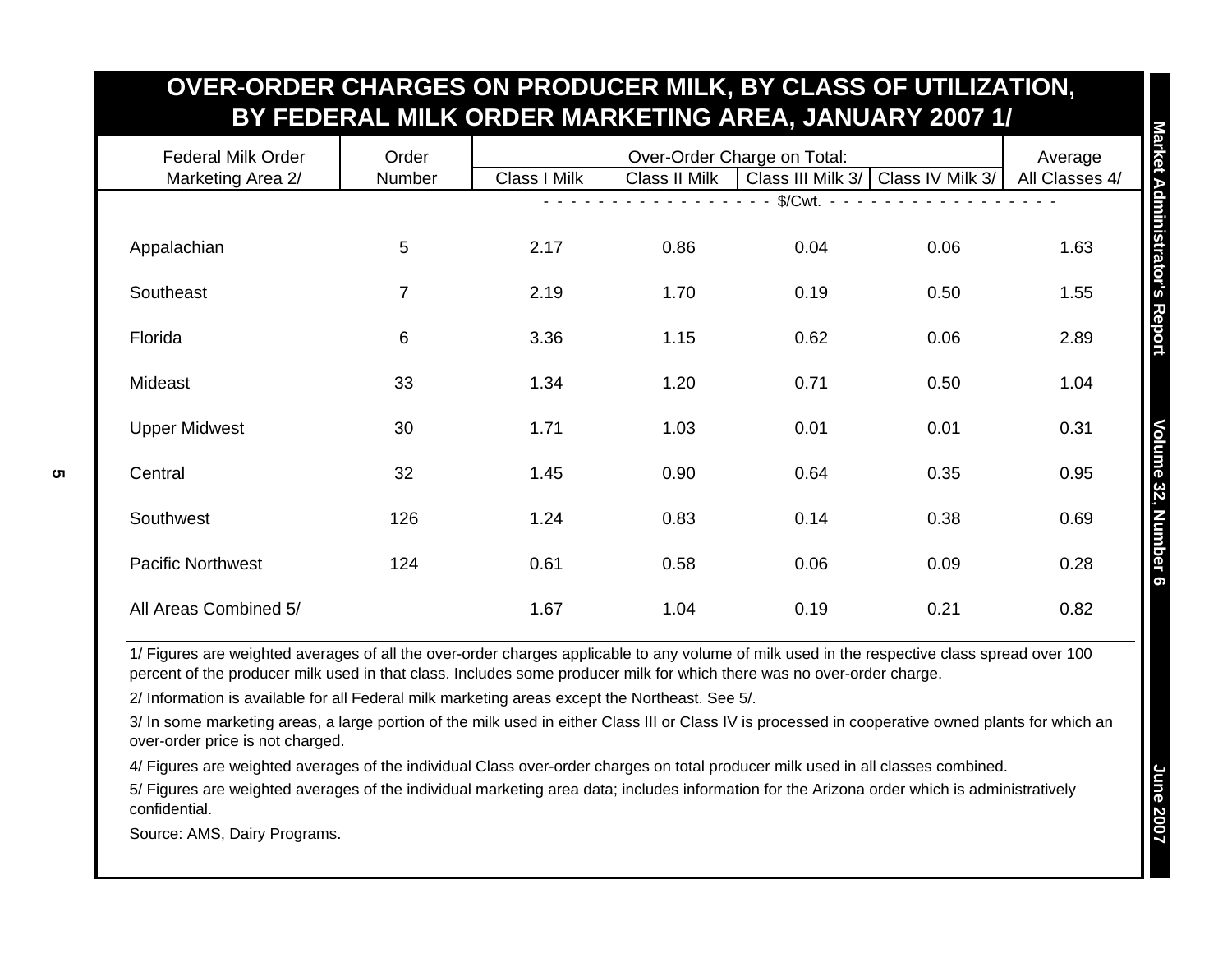|                                                                                                                        |             | <b>PACIFIC NORTHWEST</b> |             |                                 |                | ARIZONA 2/   |                |             |
|------------------------------------------------------------------------------------------------------------------------|-------------|--------------------------|-------------|---------------------------------|----------------|--------------|----------------|-------------|
| Minimum Class Prices (3.5% B.F.)                                                                                       | May 2007    | Apr 2007                 | May 2006    | Apr 2006                        | May 2007       | Apr 2007     | May 2006       | Apr 2006    |
| Class I Milk (\$/cwt.)<br>and a strain and                                                                             | \$17.82     | \$16.90                  | \$12.87     | \$13.12                         | \$18.27        | \$17.35      | \$13.32        | \$13.57     |
| Class II Milk (\$/cwt.)<br>and a state of                                                                              | 16.62       | 14.51                    | 11.13       | 11.37                           | 16.62          | 14.51        | 11.13          | 11.37       |
| Class III Milk (\$/cwt.)<br>$\mathcal{L}^{\mathcal{A}}$ . The same $\mathcal{L}^{\mathcal{A}}$                         | 17.60       | 16.09                    | 10.83       | 10.93                           | 17.60          | 16.09        | 10.83          | 10.93       |
| Class IV Milk (\$/cwt.)<br>$\mathcal{L}^{\mathcal{A}}$ and $\mathcal{L}^{\mathcal{A}}$ and $\mathcal{L}^{\mathcal{A}}$ | 18.48       | 16.12                    | 10.33       | 10.36                           | 18.48          | 16.12        | 10.33          | 10.36       |
| <b>Producer Prices</b>                                                                                                 |             |                          |             |                                 |                |              |                |             |
| Producer Price Differential (\$/cwt.)                                                                                  | \$0.27      | \$0.15                   | \$0.47      | \$0.42                          | $+$            | $+$          |                | $+$         |
| Butterfat (\$/pound)<br>and the company                                                                                | 1.5706      | 1.4657                   | 1.2582      | 1.2343                          | $+$            | $+$          |                | $\ddot{}$   |
| Protein (\$/pound)<br>and a straight                                                                                   | 2.9424      | 2.5212                   | 1.9115      | 1.9238                          | $+$            | $\ddot{}$    |                | $+$         |
| Other Solids (\$/pound)<br>and a state                                                                                 | 0.5791      | 0.6008                   | 0.1251      | 0.1508                          |                |              |                | $+$         |
| Uniform Skim Price (\$/cwt.)<br>$\sim 100$ km s $^{-1}$                                                                | $+$         | $+$                      | $+$         | $+$                             | 13.10          | 11.74        | 7.47           | 7.56        |
| Uniform Butterfat Price (\$/pound)                                                                                     | $+$         | $+$                      | $+$         | $+$                             | 1.5509         | 1.4570       | 1.2597         | 1.2469      |
| Statistical Uniform Price (\$/cwt.)                                                                                    | \$17.87     | \$16.24                  | \$11.30     | \$11.35                         | \$18.07        | \$16.43      | \$11.62        | \$11.66     |
| <b>Producer Data</b>                                                                                                   |             |                          |             |                                 |                |              |                |             |
| Number of Producers<br>.                                                                                               | 715 *       | 715                      | 836         | 840                             | $92*$          | 92           | 94             | 93          |
| Avg. Daily Production (lbs.)<br>$\sim 100$ km s $^{-1}$                                                                | 26,730 *    | 26.818                   | 27,681      | 27,284                          | 121,303 *      | 123,951      | 111,683        | 108,265     |
| <b>Number of Handlers</b>                                                                                              |             |                          |             |                                 |                |              |                |             |
| Pool Handlers<br>.                                                                                                     | 28          | 28                       | 28          | 28                              | $\overline{7}$ | 7            | $\overline{7}$ |             |
| Producer-Handlers<br>and a straight and                                                                                | $6*$        | 6                        | 6           | $\overline{7}$                  | $1 *$          | $\mathbf{1}$ | $\mathbf{1}$   |             |
| Other Plants w/ Class I Use<br>$\sim 100$ km s $^{-1}$                                                                 | $23*$       | 23                       | 24          | 23                              | $19*$          | 19           | 25             | 27          |
| <b>Producer Milk Ratios</b>                                                                                            |             |                          |             |                                 |                |              |                |             |
| Class I<br>and a series and a series of                                                                                | 32.33%      | 32.06%                   | 27.04%      | 25.84%                          | 34.07%         | 33.55%       | 34.27%         | 32.26%      |
| Class II<br>.                                                                                                          | 8.75%       | 8.59%                    | 5.77%       | 5.71%                           | 9.70%          | 9.32%        | 7.35%          | 7.76%       |
| Class III<br>.                                                                                                         | 30.28%      | 29.00%                   | 31.29%      | 30.95%                          | 28.13%         | 29.44%       | 32.85%         | 32.85%      |
| Class IV<br>.                                                                                                          | 28.64%      | 30.35%                   | 35.90%      | 37.50%                          | 28.10%         | 27.69%       | 25.53%         | 27.13%      |
| * Preliminary.<br>+ Not Applicable.                                                                                    |             |                          |             |                                 |                |              |                |             |
|                                                                                                                        |             |                          |             | MONTHLY SUPPLEMENTAL STATISTICS |                |              |                |             |
| <b>Producer-Handler Data</b>                                                                                           | Apr 2007    | Mar 2007                 | Apr 2006    | Mar 2006                        | Apr 2007       | Mar 2007     | Apr 2006       | Mar 2006    |
| Production<br>and a contract of the contract of the                                                                    | 27,189,987  | 27,360,907               | 20,762,120  | 36,427,239                      | R              | $\mathsf{R}$ | R              |             |
| Class I Use<br>and and and analysis                                                                                    | 24,027,464  | 23,480,540               | 17,267,456  | 30,441,934                      | $\mathsf{R}$   | $\mathsf{R}$ | $\mathsf{R}$   |             |
| % Class I Use<br>and a straightful control                                                                             | 88.37%      | 85.82%                   | 83.17%      | 83.57%                          | $\mathsf{R}$   | $\mathsf{R}$ | $\mathsf{R}$   |             |
| <b>Class I Route Disposition In Area</b>                                                                               |             |                          |             |                                 |                |              |                |             |
| By Pool Plants<br>$\mathcal{L}$ . The set of the $\mathcal{L}$                                                         | 162,550,806 | 171,612,589              | 161,752,659 | 165,013,407                     | 95,483,536     | 100,840,122  | 93,116,559     | 87,052,566  |
| By Producer-Handlers<br>and the state of the state                                                                     | 8,082,664   | 8,052,626                | 7,966,771   | 18,846,481                      | 1/             | 1/           | 1/             |             |
| By Other Plants<br>$\mathcal{L}$ , and $\mathcal{L}$ , and $\mathcal{L}$ , and $\mathcal{L}$ , and $\mathcal{L}$       | 4,071,170 * | 4,647,667                | 3,653,975   | 4,353,328                       | 4,444,709 *    | 4,750,087    | 11,719,567     | 28,799,294  |
| Total                                                                                                                  | 174.704.640 | 184,312,882              | 173,373,405 | 188,213,216                     | 99,928,245     | 105,590,209  | 104.836.126    | 115.851.860 |

Federal Order 131 changed from the "Arizona-Las Vegas Order" to the "Arizona Order" and Clark County, Nevada, was removed from the marketing area effective May 1, 2006.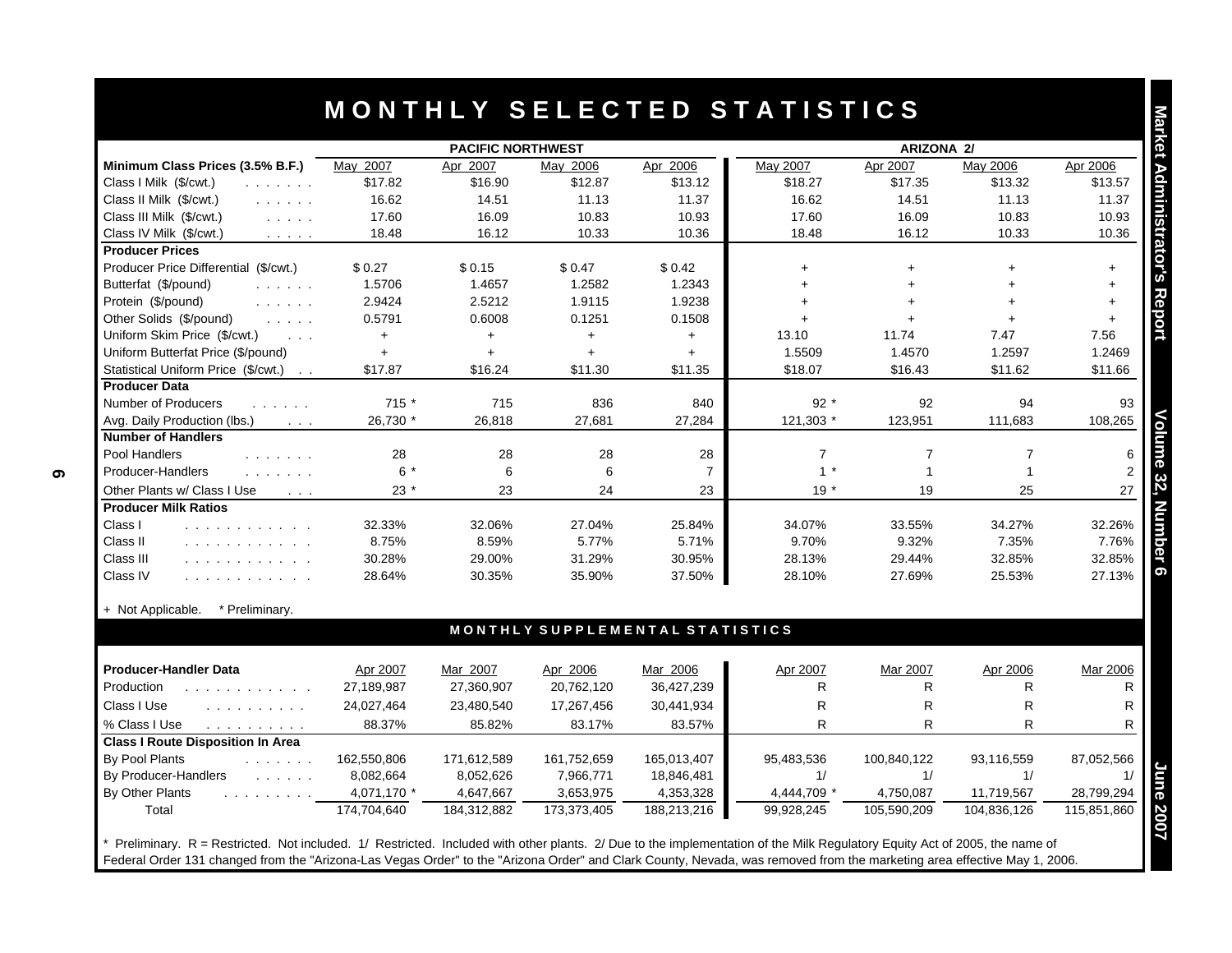|                                                                                                                         |                   |             |             | (Product pounds based upon reports of handlers) |             |             |             |             |
|-------------------------------------------------------------------------------------------------------------------------|-------------------|-------------|-------------|-------------------------------------------------|-------------|-------------|-------------|-------------|
| RECEIPTS, UTILIZATION AND                                                                                               | PACIFIC NORTHWEST |             |             |                                                 | ARIZONA 2/  |             |             |             |
| <b>CLASSIFICATION OF MILK</b>                                                                                           | May 2007          | Apr 2007    | May 2006    | Apr 2006                                        | May 2007    | Apr 2007    | May 2006    | Apr 2006    |
| TOTAL PRODUCER MILK                                                                                                     | 592,475,826       | 575,246,077 | 717,385,029 | 687,563,752                                     | 345,957,022 | 342,105,524 | 325,444,557 | 302,058,032 |
| <b>RECEIPTS FROM OTHER SOURCES</b>                                                                                      | 51,487,184        | 39,077,589  | 19,198,248  | 16,835,742                                      | 7,550,467   | 8,832,776   | 34,857,977  | 26,803,722  |
| OPENING INVENTORY                                                                                                       | 33,007,654        | 34,036,534  | 37,091,066  | 33,169,769                                      | 18,766,827  | 21,246,198  | 21,116,124  | 18,444,514  |
| TOTAL TO BE ACCOUNTED FOR                                                                                               | 676,970,664       | 648,360,200 | 773,674,343 | 737,569,263                                     | 372,274,316 | 372,184,498 | 381,418,658 | 347,306,268 |
| UTILIZATION OF RECEIPTS                                                                                                 |                   |             |             |                                                 |             |             |             |             |
| Whole milk.                                                                                                             | 33,148,255        | 31,625,052  | 33,671,669  | 31,536,123                                      | 28,315,837  | 27,244,973  | 29,240,686  | 27,566,662  |
| Flavored milk & milk drinks                                                                                             | 12,990,778        | 11,979,088  | 13,199,163  | 11,986,923                                      | 6,234,552   | 6,934,262   | 6,203,742   | 6,047,853   |
| 2% milk                                                                                                                 | 65,956,147        | 63,891,360  | 68,275,943  | 64,434,202                                      | 35,464,956  | 34,473,859  | 37,066,648  | 34,631,700  |
| 1% milk                                                                                                                 | 27,979,049        | 26,797,358  | 27,677,965  | 25,645,443                                      | 13,244,615  | 12,912,062  | 12,554,051  | 11,949,891  |
| Skim milk                                                                                                               | 28,180,486        | 26,924,918  | 28,662,247  | 26,803,074                                      | 12,663,684  | 13,430,217  | 12,898,354  | 12,449,141  |
| Buttermilk                                                                                                              | 1,317,364         | 1,333,030   | 1,472,265   | 1,346,894                                       | 477,437     | 488,163     | 503,417     | 471,312     |
| CLASS I ROUTE DISP. IN AREA                                                                                             | 169,572,079       | 162,550,806 | 172,959,252 | 161,752,659                                     | 96,401,081  | 95,483,536  | 98,466,898  | 93,116,559  |
| Class I dispositions out of area                                                                                        | 18,766,497        | 16,457,482  | 15,375,459  | 14,779,063                                      | 20,068,070  | 20,478,639  | 14,224,049  | 5,153,668   |
| Other Class I usage                                                                                                     | 20,243,073        | 20,422,869  | 19,500,156  | 17,894,122                                      | 12,425,729  | 10,232,190  | 8,697,394   | 9,522,376   |
| TOTAL CLASS I USE.                                                                                                      | 208,581,649       | 199,431,157 | 207,834,867 | 194,425,844                                     | 128,894,880 | 126,194,365 | 121,388,341 | 107,792,603 |
| TOTAL CLASS II USE                                                                                                      | 59,537,902        | 56,233,651  | 49,967,162  | 45,769,675                                      | 35,798,980  | 33,256,953  | 24,767,563  | 24,830,663  |
| TOTAL CLASS III USE                                                                                                     | 196,450,429       | 185,683,949 | 229,140,542 | 216,719,991                                     | 98,385,721  | 101,410,251 | 107,256,303 | 99,223,760  |
| TOTAL CLASS IV USE                                                                                                      | 212,400,684       | 207,011,443 | 286,731,772 | 280,653,753                                     | 109,194,735 | 111,322,929 | 128,006,451 | 115,459,242 |
| TOTAL ACCOUNTED FOR                                                                                                     | 676,970,664       | 648,360,200 | 773,674,343 | 737,569,263                                     | 372,274,316 | 372,184,498 | 381,418,658 | 347,306,268 |
| <b>CLASSIFICATION OF RECEIPTS</b>                                                                                       |                   |             |             |                                                 |             |             |             |             |
| Class I<br>Producer milk:<br>$\sim$ $\sim$                                                                              | 191,516,277       | 184,455,211 | 193,948,844 | 177,663,015                                     | 117,887,992 | 114,765,680 | 111,550,332 | 97,454,966  |
| Class II                                                                                                                | 51,850,008        | 49,398,445  | 41,421,024  | 39,249,171                                      | 33,546,624  | 31,894,485  | 23,919,296  | 23,439,586  |
| Class III<br>$\mathcal{L}$                                                                                              | 179,419,886       | 166,804,253 | 224,500,635 | 212,827,723                                     | 97,313,722  | 100,705,092 | 106,904,795 | 99,223,760  |
| Class IV<br>$\sim$                                                                                                      | 169,689,655       | 174,588,168 | 257,514,526 | 257,823,843                                     | 97,208,684  | 94,740,267  | 83,070,134  | 81,939,720  |
| Other receipts:<br>Class I                                                                                              | 17,065,372        | 14,975,946  | 13,886,023  | 16,762,829                                      | 26,317,294  | 30,078,974  | 55,974,101  | 45,248,236  |
| Class II<br>$\mathbf{r}$                                                                                                | 7,687,894         | 6,835,206   | 8,546,138   | 6,520,504                                       | 1/          | 1/          | 1/          |             |
| Class III<br>$\mathcal{L}^{\mathcal{L}}$                                                                                | 17,030,543        | 18,879,696  | 4,639,907   | 3,892,268                                       | 1/          | 1/          | 1/          |             |
| Class IV                                                                                                                | 42,711,029        | 32,423,275  | 29,217,246  | 22,829,910                                      | 1/          | 1/          | 1/          |             |
| Avg. daily producer receipts<br>$\mathcal{L}^{\mathcal{L}}$ , $\mathcal{L}^{\mathcal{L}}$ , $\mathcal{L}^{\mathcal{L}}$ | 19,112,123        | 19,174,869  | 23,141,453  | 22,918,792                                      | 11,159,904  | 11,403,517  | 10,498,212  | 10,068,601  |
| Change From Previous Year                                                                                               | $-17.41%$         | $-16.34%$   | 14.01%      | 51.77%                                          | 6.30%       | 13.26%      | 22.03%      | 12.42%      |
| Avg. daily Class I use                                                                                                  | 6,728,440         | 6,647,705   | 6,704,351   | 6,480,861                                       | 4,157,899   | 4,206,479   | 3,915,753   | 3,593,087   |
| Change From Previous Year                                                                                               | 0.36%             | 2.57%       | 6.05%       | 1.16%                                           | 6.18%       | 17.07%      | 43.53%      | 18.60%      |

1/ Restricted - Included with Class I. 2/ Due to the implementation of the Milk Regulatory Equity Act of 2005, the name of Federal Order 131 changed from the "Arizona-Las Vegas Order" to the "Arizona Order" and Clark County, Nevada, was removed from the marketing area effective May 1, 2006.